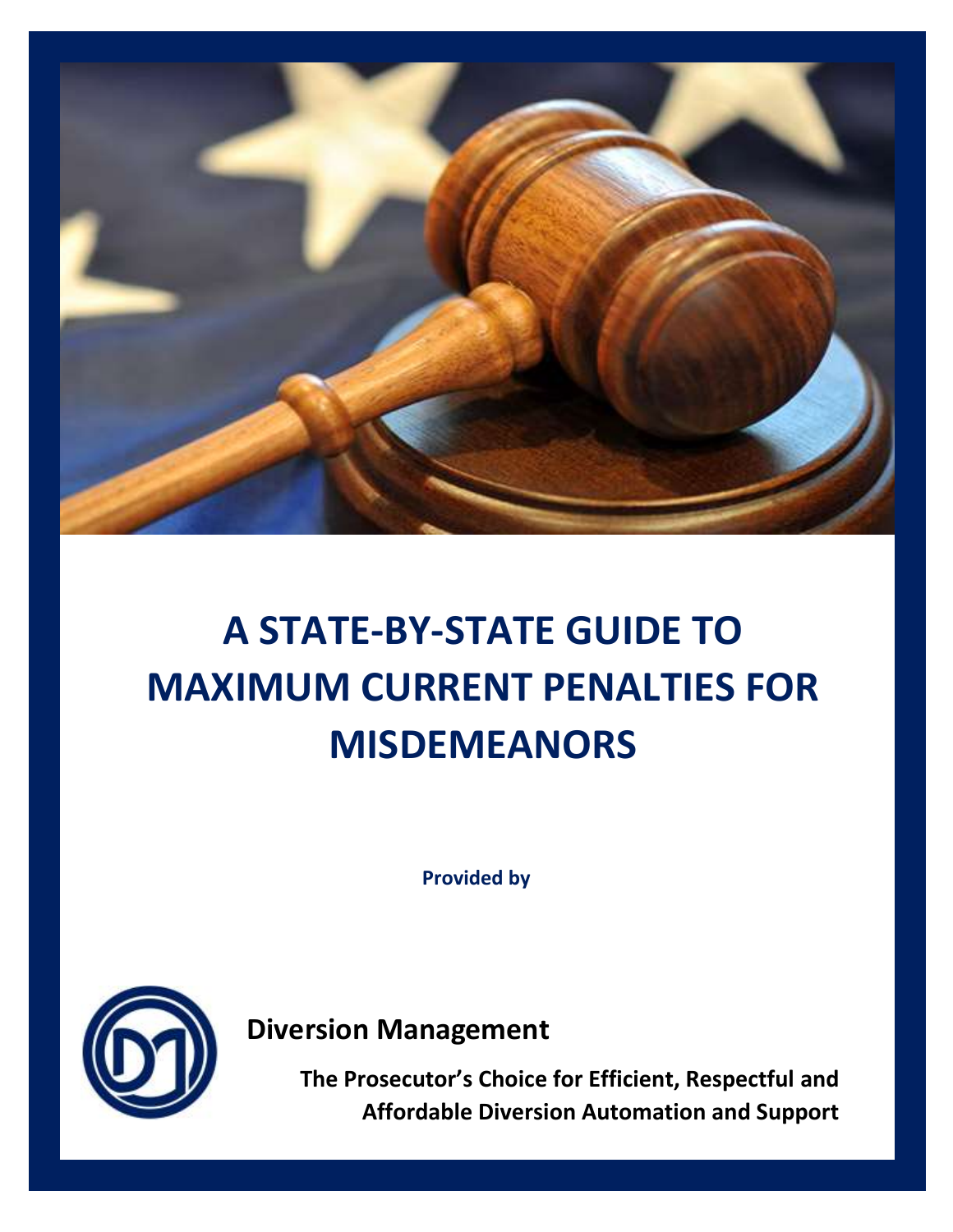## **MAXIMUM MISDEMEANOR PENALTIES**

The following chart includes maximum misdemeanor classification systems. Classes are ordered from most- to least-serious.

| <b>State</b> | <b>Statutory Citation</b> | <b>Misdemeanor Offense</b><br><b>Classification</b> | <b>Maximum Jail</b><br><b>Term</b> | <b>Maximum Fine</b> |
|--------------|---------------------------|-----------------------------------------------------|------------------------------------|---------------------|
| Alabama      | §§ 13A-5-7; 13A-5-12      | Class A                                             | 1 year                             | \$6,000             |
|              |                           | Class B                                             | 6 months                           | \$3,000             |
|              |                           | Class <sub>C</sub>                                  | 3 months                           | \$500               |
|              | §§ 12.55.135; 12.55.035   | Class A                                             | 365 days                           | \$25,000            |
| Alaska       |                           | Class B                                             | 90 days                            | \$2,000             |
|              | §§ 13-707; 13-802         | Class 1                                             | 6 months                           | \$2,500             |
| Arizona      |                           | Class <sub>2</sub>                                  | 4 months                           | \$750               |
|              |                           | Class 3                                             | 30 days                            | \$500               |
|              | §§ 5-4-401; 5-4-201       | Class A                                             | 1 year                             | \$2,500             |
| Arkansas     |                           | Class B                                             | 90 days                            | \$1,000             |
|              |                           | Class <sub>C</sub>                                  | 30 days                            | \$500               |
|              |                           | Unclassified                                        | Crime specific                     | Crime specific      |
| California   | Penal Code § 19           | General                                             | 6 months                           | \$1,000             |
| Colorado     | § 18-1.3-501              | Class 1                                             | 18 months                          | \$5,000             |
|              |                           | Class <sub>2</sub>                                  | 12 months                          | \$5,000             |
|              |                           | Class 3                                             | 6 months                           | \$750               |
|              |                           | Drug 1                                              | 18 months                          | \$5,000             |
|              |                           | Drug 2                                              | 12 months                          | \$750               |
|              | §§ 53a-36; 53a-42         | Class A                                             | 1 year                             | \$2,000             |
| Connecticut  |                           | Class B                                             | 6 months                           | \$1,000             |
|              |                           | Class <sub>C</sub>                                  | 3 months                           | \$500               |
|              |                           | Class D                                             | 30 days                            | \$250               |
|              |                           | Unclassified                                        | Crime specific                     | Crime specific      |

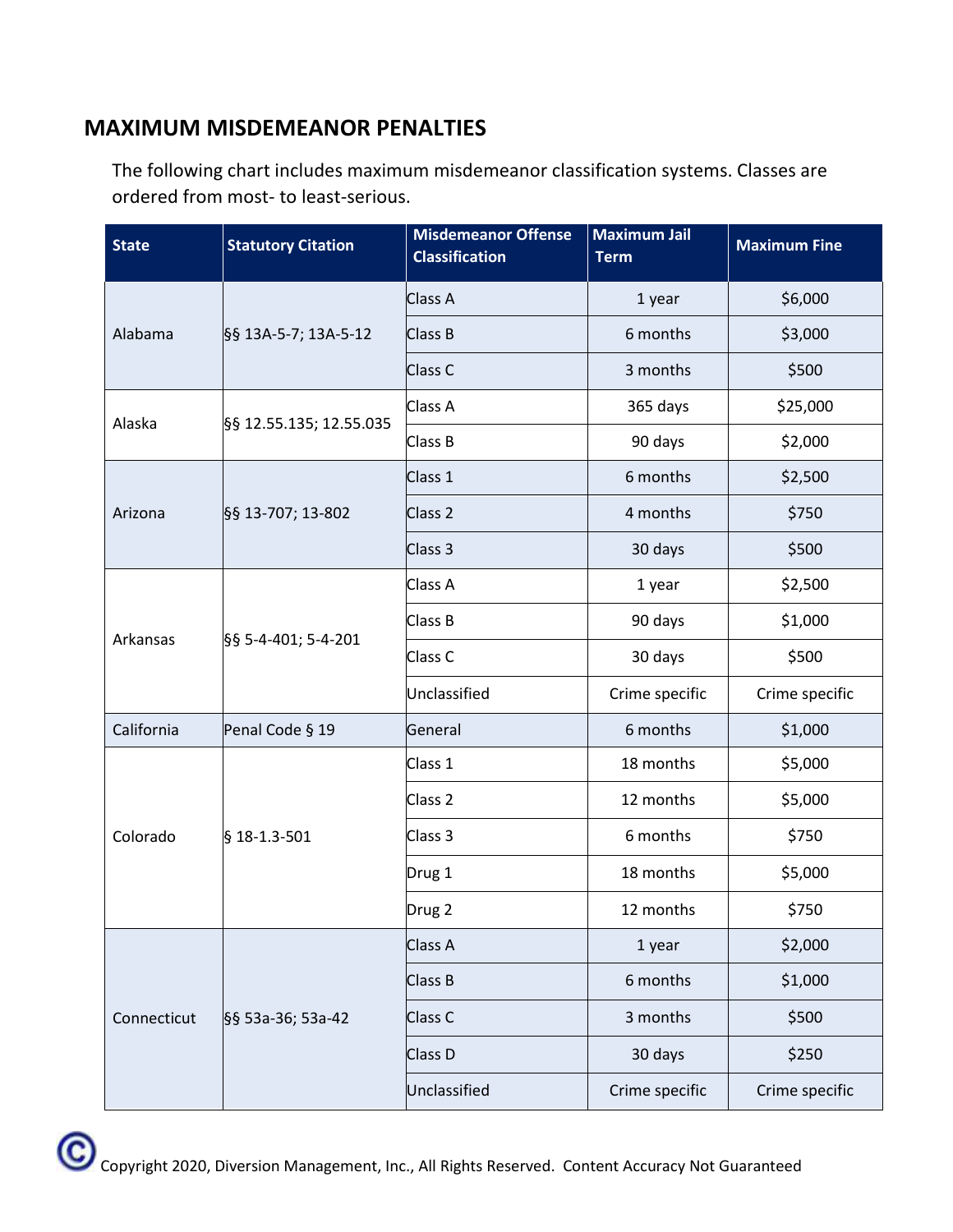| <b>State</b> | <b>Statutory Citation</b>                                                                       | <b>Misdemeanor Offense</b><br><b>Classification</b> | <b>Maximum Jail</b><br><b>Term</b> | <b>Maximum Fine</b> |
|--------------|-------------------------------------------------------------------------------------------------|-----------------------------------------------------|------------------------------------|---------------------|
| Delaware     | 11 De. Code § 4206                                                                              | Class A                                             | 1 year                             | \$2,300             |
|              |                                                                                                 | Class B                                             | 6 months                           | \$1,150             |
|              |                                                                                                 | Unclassified                                        | 30 days                            | \$575               |
| Florida      | §§ 775.08; 775.081                                                                              | First degree                                        | 1 year                             | Not specified       |
|              |                                                                                                 | Second degree                                       | 1 year                             | Not specified       |
| Georgia      | $§$ 17-10-3                                                                                     | General                                             | 12 months                          | \$1,000             |
| Hawaii       | §706-663                                                                                        | General                                             | 1 year                             | Not specified       |
|              |                                                                                                 | Petty                                               | 30 days                            | Not specified       |
| Idaho        | $§$ 18-113                                                                                      | General                                             | 6 months                           | \$1,000             |
|              | §§ 730 ILCS 5/5-4.5-55;<br>730 ILCS 5/5-4.5-60;<br>730 ILCS 5/5-4.5-65; 730<br>ILCS 5/5-4.5-75; | Class A                                             | 1 year                             | \$2,500             |
| Illinois     |                                                                                                 | Class B                                             | 6 months                           | \$1,500             |
|              |                                                                                                 | Class C                                             | 30 days                            | \$1,500             |
|              |                                                                                                 | Petty                                               | N/A                                | \$1,000             |
|              | §§ 35-50-3-2; 35-50-3-3;<br>35-50-3-4                                                           | Class A                                             | 1 year                             | \$5,000             |
| Indiana      |                                                                                                 | Class B                                             | 180 days                           | \$1,000             |
|              |                                                                                                 | Class <sub>C</sub>                                  | 60 days                            | \$500               |
|              | § 903.1                                                                                         | Aggravated                                          | 2 years                            | \$6,250             |
| lowa         |                                                                                                 | Serious                                             | 1 year                             | \$1,875             |
|              |                                                                                                 | Simple                                              | 30 days                            | \$625               |
|              | § 21-6602; 21-6611                                                                              | Class A                                             | 1 year                             | \$2,500             |
|              |                                                                                                 | Class B                                             | 6 months                           | \$1,000             |
| Kansas       |                                                                                                 | Class <sub>C</sub>                                  | 1 month                            | \$500               |
|              |                                                                                                 | Unclassified                                        | 1 month                            | \$500               |
|              | § 532.090                                                                                       | Class A                                             | 12 months                          | Not specified       |
| Kentucky     |                                                                                                 | Class B                                             | 90 days                            | Not specified       |
| Louisiana    | Crime specific                                                                                  |                                                     |                                    |                     |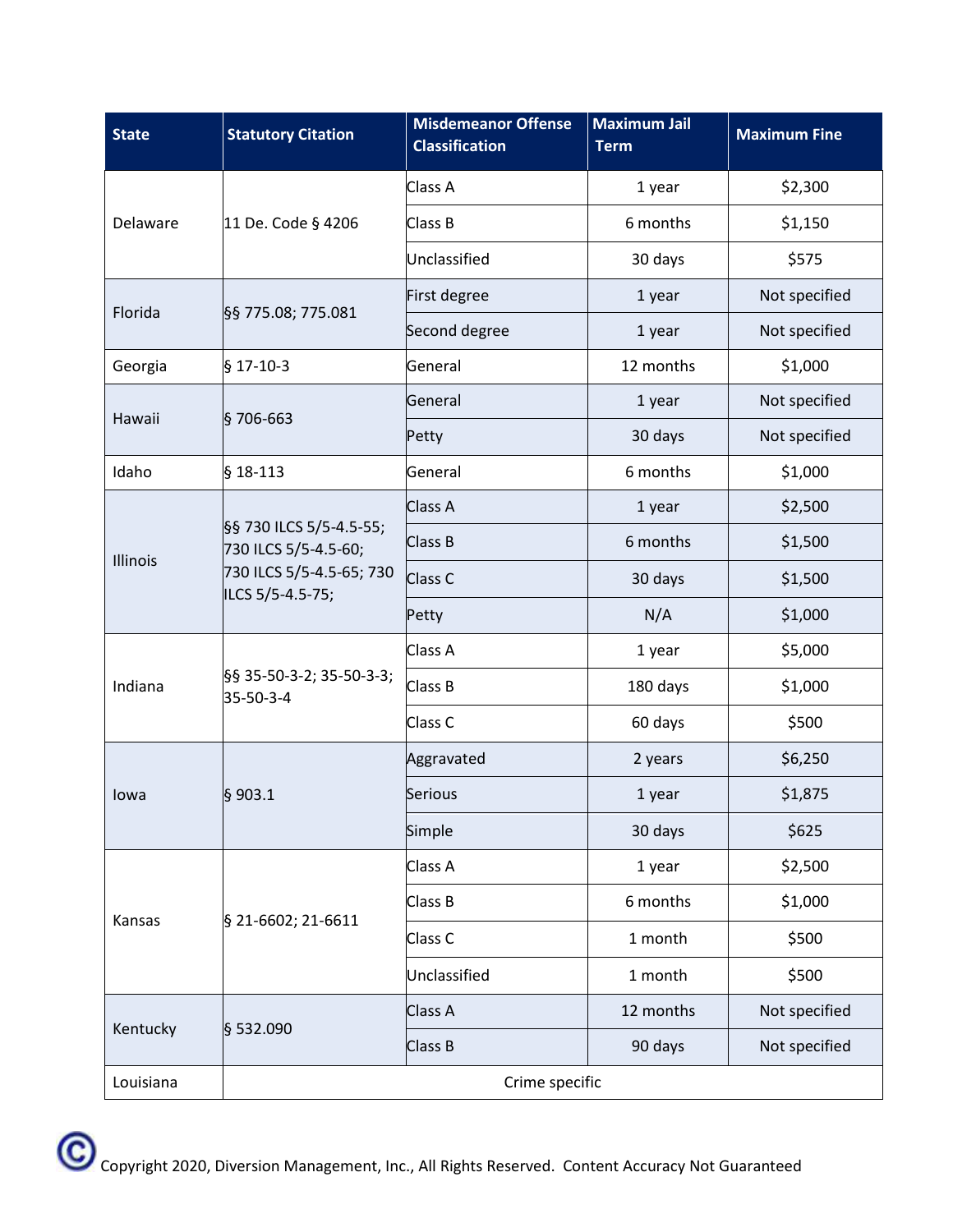| <b>State</b>            | <b>Statutory Citation</b> | <b>Misdemeanor Offense</b><br><b>Classification</b> | <b>Maximum Jail</b><br><b>Term</b>              | <b>Maximum Fine</b>                          |
|-------------------------|---------------------------|-----------------------------------------------------|-------------------------------------------------|----------------------------------------------|
| Maine*                  | Tit. 17 §§ 1252; 1301     | Class D                                             | 1 year                                          | \$2,000                                      |
|                         |                           | Class E                                             | 6 months                                        | \$1,000                                      |
| Maryland                | Crime specific            |                                                     |                                                 |                                              |
| Massachusetts           | Crime specific            |                                                     |                                                 |                                              |
| Michigan                | §750.504                  | General                                             | 90 days                                         | \$500                                        |
| Minnesota               | §§ 609.02; 609.03         | Gross                                               | 1 year                                          | \$3,000                                      |
|                         |                           | General                                             | 90 days                                         | \$1,000                                      |
| Mississippi             |                           | Crime specific                                      |                                                 |                                              |
|                         | § 558.011; 558.002        | Class A                                             | 1 year                                          | \$2,000                                      |
| Missouri                |                           | Class B                                             | 6 months                                        | \$1,000                                      |
|                         |                           | Class <sub>C</sub>                                  | 15 days                                         | \$750                                        |
| Montana                 | $§$ 45-2-101              | General                                             | 1 year                                          | Not specified                                |
|                         | $§$ 28-106                | Class I                                             | 1 year                                          | \$1,000                                      |
|                         |                           | Class II                                            | 6 months                                        | \$1,000                                      |
| Nebraska                |                           | <b>Class III</b>                                    | 3 months                                        | \$500                                        |
|                         |                           | Class IIIA                                          | 7 days                                          | \$500                                        |
|                         |                           | <b>Class IV</b>                                     | Not specified                                   | \$500                                        |
|                         |                           | Class V                                             | Not specified                                   | \$100                                        |
|                         |                           | Class W                                             | 7 days to 1 year,<br>depending on<br>conviction | \$500-\$1,000,<br>depending on<br>conviction |
|                         | § 193.140; 193.150        | Gross                                               | 364 days                                        | \$2,000                                      |
| Nevada                  |                           | General                                             | 6 months                                        | \$1,000                                      |
| <b>New</b><br>Hampshire | §§ 625:9; 651:2           | Class A                                             | 1 year                                          | \$2,000                                      |
|                         |                           | Class B                                             | Not specified                                   | \$1,200                                      |
|                         | §§ 2C:1-4; 2C:43-3        | Third degree                                        | 5 years                                         | \$15,000                                     |
| New Jersey              |                           | Fourth degree                                       | 18 months                                       | \$10,000                                     |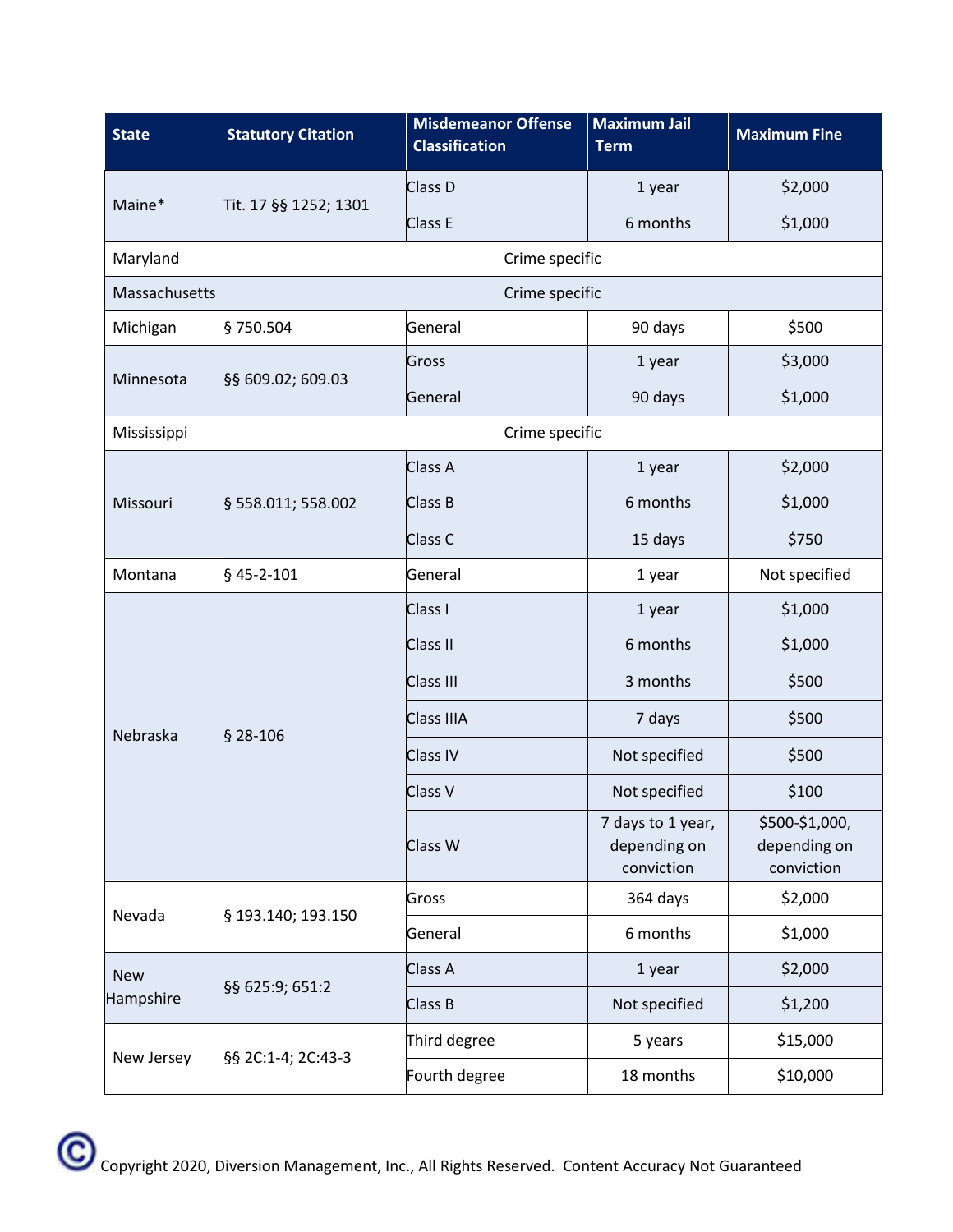| <b>State</b>                     | <b>Statutory Citation</b> | <b>Misdemeanor Offense</b><br><b>Classification</b> | <b>Maximum Jail</b><br><b>Term</b> | <b>Maximum Fine</b> |
|----------------------------------|---------------------------|-----------------------------------------------------|------------------------------------|---------------------|
| <b>New Mexico</b>                | § 31-19-1                 | General                                             | 1 year                             | \$1,000             |
|                                  |                           | Petty                                               | 6 months                           | \$500               |
| New York                         | Penal §§ 70.15; 80.05     | Class A                                             | 1 year                             | \$1,000             |
|                                  |                           | Class B                                             | 3 months                           | \$500               |
|                                  |                           | Unclassified                                        | Crime specific                     | Crime specific      |
|                                  |                           | Class 1                                             | 6 months                           | N/A                 |
| North Carolina §§ 14-3; 14-3.1   |                           | Class <sub>2</sub>                                  | 6 months                           | N/A                 |
|                                  |                           | Class 3                                             | 30 days                            | N/A                 |
| North Dakota                     | §12.1-32-01               | Class A                                             | 360 days                           | \$3,000             |
|                                  |                           | Class B                                             | 30 days                            | \$1,500             |
|                                  | § 2929.24; 2929.28        | <b>First Degree</b>                                 | 180 days                           | \$1,000             |
|                                  |                           | Second Degree                                       | 90 days                            | \$750               |
| Ohio                             |                           | Third Degree                                        | 60 days                            | \$500               |
|                                  |                           | Fourth Degree                                       | 30 days                            | \$250               |
|                                  |                           | Minor                                               | Not specified                      | \$150               |
| Oklahoma                         | Tit. 21 § 10              | General                                             | 1 year                             | \$500               |
| Oregon                           | § 161.615; 161.635        | Class A                                             | 364 days                           | \$6,250             |
|                                  |                           | Class B                                             | 6 months                           | \$2,500             |
|                                  |                           | Class C                                             | 30 days                            | \$1,250             |
|                                  |                           | Unclassified                                        | Crime specific                     | Crime specific      |
|                                  | Tit. 18 §§ 1101; 1104     | <b>First Degree</b>                                 | 5 years                            | \$10,000            |
| Pennsylvania                     |                           | Second Degree                                       | 2 years                            | \$5,000             |
|                                  |                           | Third Degree                                        | 1 year                             | \$2,500             |
|                                  | $$11-1-2$                 | General                                             | 1 year                             | \$1,000             |
| Rhode Island                     |                           | Petty                                               | 6 months                           | \$500               |
| South Carolina $\vert$ § 16-1-20 |                           | Class A                                             | 3 years                            | N/A                 |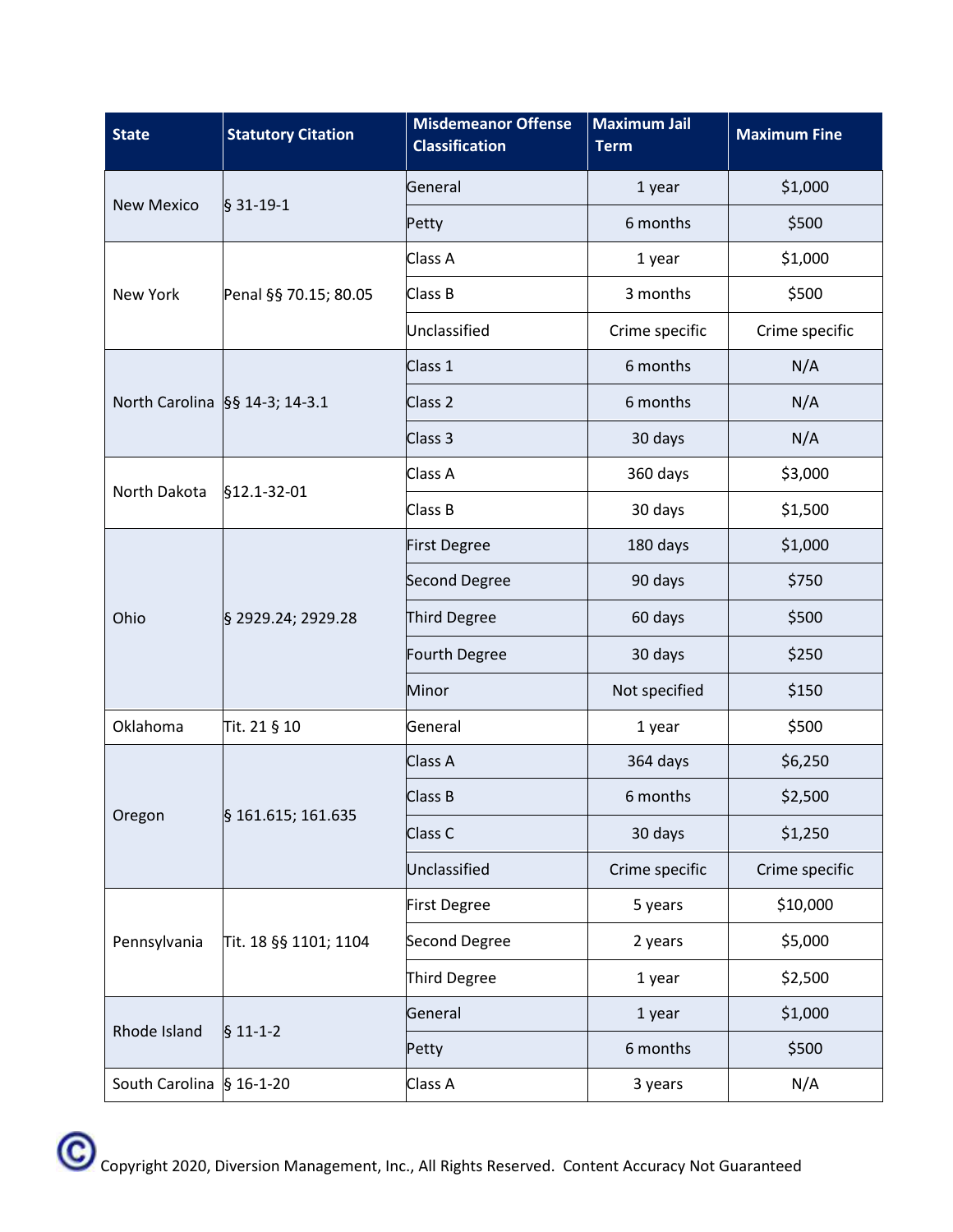| <b>State</b>  | <b>Statutory Citation</b>            | <b>Misdemeanor Offense</b><br><b>Classification</b> | <b>Maximum Jail</b><br><b>Term</b>       | <b>Maximum Fine</b>                        |
|---------------|--------------------------------------|-----------------------------------------------------|------------------------------------------|--------------------------------------------|
|               |                                      | Class B                                             | 2 years                                  | N/A                                        |
|               |                                      | Class C                                             | 1 year                                   | N/A                                        |
| South Dakota  | $$22-6-2$                            | Class 1                                             | 1 year                                   | \$2,000                                    |
|               |                                      | Class <sub>2</sub>                                  | 30 days                                  | \$500                                      |
|               | §40-35-111                           | Class A                                             | 11 months, 29 days                       | \$2,500                                    |
| Tennessee     |                                      | Class B                                             | 6 months                                 | \$500                                      |
|               |                                      | Class <sub>C</sub>                                  | 30 days                                  | \$50                                       |
|               | Penal Code §§ 12.21;<br>12.22; 12.23 | Class A                                             | 1 year                                   | \$4,000                                    |
| <b>Texas</b>  |                                      | Class B                                             | 180 days                                 | \$2,000                                    |
|               |                                      | Class <sub>C</sub>                                  | Not specified                            | \$500                                      |
|               | §§ 76-3-204; 76-3-205;<br>76-3-301   | Class A                                             | 1 year                                   | \$2,500                                    |
| Utah          |                                      | Class B                                             | 6 months                                 | \$1,000                                    |
|               |                                      | Class C                                             | 90 days                                  | \$750                                      |
| Vermont       | Tit. 13 § 1                          | General                                             | 2 years                                  | N/A                                        |
| Virginia      | §§ 18.2-11; 18.2-15                  | Class 1                                             | 12 months                                | \$2,500                                    |
|               |                                      | Class <sub>2</sub>                                  | 6 months                                 | \$1,000                                    |
|               |                                      | Class 3                                             | Not specified                            | \$500                                      |
|               |                                      | Class 4                                             | Not specified                            | \$250                                      |
| Washington    | §§ 9.92.020; 9.92.030                | Gross                                               | 364 days                                 | \$5,000                                    |
|               |                                      | General                                             | 90 days                                  | \$1,000                                    |
| West Virginia | $§ 61-11-17$                         | General                                             | Crime specific or as<br>ordered by judge | Crime specific or as<br>ordered by a judge |
| Wisconsin     | §939.51                              | Class A                                             | 9 months                                 | \$10,000                                   |
|               |                                      | Class B                                             | 90 days                                  | \$1,000                                    |
|               |                                      | Class <sub>C</sub>                                  | 30 days                                  | \$500                                      |
| Wyoming       | $$6-10-103$                          | General                                             | 6 months                                 | \$750                                      |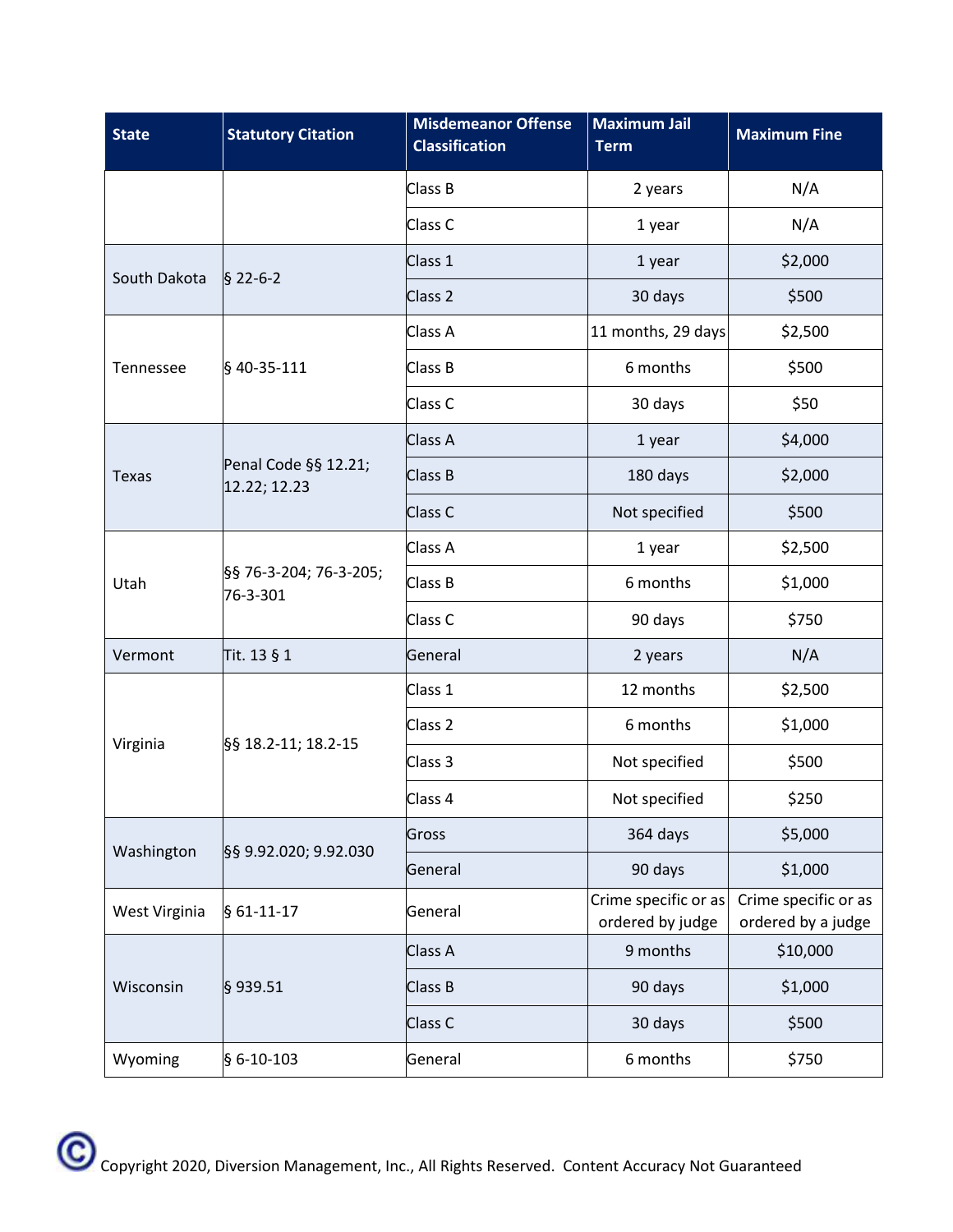\*Note: Maine does not have separate misdemeanor or felony classifications; designation in this chart is based on sentence length.

## **Legislative Efforts**

Most legislative changes within the realm of misdemeanor sentencing in recent years have dealt with the reclassification of offenses. For instance, states have downgraded offenses from felonies to misdemeanors and have similarly downgraded offenses from misdemeanors to infractions.

Recent [trends in drug sentencing](https://www.ncsl.org/research/civil-and-criminal-justice/drug-sentencing-trends.aspx) have seen states downgrading offenses related to drug possession. States including Alaska, Delaware, Mississippi and Utah have reduced possession of certain drugs from felonies to misdemeanors. Twenty-two states and the District of Columbia have [decriminalized](https://www.ncsl.org/research/civil-and-criminal-justice/marijuana-overview.aspx) possession of small amounts of marijuana altogether.

A handful of states have looked at making such changes through citizen-initiated ballot measures. California's Proposition 47, passed by voters in 2014, reduced simple drug possession and some theft crimes from felony to misdemeanor. A [June 2018 report](https://www.ppic.org/wp-content/uploads/r_0618mbr.pdf) from the Public Policy Institute of California found that the ballot measure caused a decrease in recidivism and may have "reduced both arrests by law enforcement and convictions resulting from prosecutions by district attorneys."

[Theft thresholds](https://www.ncsl.org/documents/cj/sentencing.pdf) have also been increased for felony theft, meaning that theft offenses of lower dollar values are re-classified as misdemeanors rather than felonies. [Research from](https://www.pewtrusts.org/en/research-and-analysis/articles/2018/05/22/states-can-safely-raise-their-felony-theft-thresholds-research-shows) The Pew Charitable Trusts' public safety performance project found that felony threshold amounts were not correlated with property crime or larceny rates; raising felony theft thresholds was not shown to result in increases in property crime or theft.

Much of the changes to misdemeanor sentencing have been part of comprehensive, data-driven reforms in states around the country. In Utah, for instance, many of these changes were made through the state's Justice Reinvestment Initiative legislation ([HB 348 \[2015\]\)](https://justice.utah.gov/JRI/Documents/Justice%20Reinvestment%20Initiative/HB348%20Summary%20Final.pdf), which reclassified certain misdemeanor traffic offenses from class B to class C misdemeanors and from class C misdemeanors to infractions.

This change allowed the state to focus its jail resources on more serious offenders. In the legislation, the state lowered the penalty for most first and second personal drug possession offenses to misdemeanors. Th[e most recent report](https://justice.utah.gov/JRI/Documents/Justice%20Reinvestment%20Initiative/JRI_2018_Annual_Report.html) on the implementation of Utah's legislative changes found that implementation is meeting its intended goal, noting the state "continues to incarcerate a reduced number of non-violent offenders while increasing capacity of substance use treatment for offenders in need."

States such as New Hampshire successfully reclassified misdemeanors in the early and mid-'90s. The state established a class B misdemeanor which doesn't allow imprisonment. [The Spangenberg](https://www.americanbar.org/content/dam/aba/administrative/legal_aid_indigent_defendants/ls_sclaid_def_aba_tsp_reclassification_report.authcheckdam.pdf)  [Project explored](https://www.americanbar.org/content/dam/aba/administrative/legal_aid_indigent_defendants/ls_sclaid_def_aba_tsp_reclassification_report.authcheckdam.pdf) this and similar efforts in misdemeanor reclassification in 2010, stating that "(t)he modification of minor misdemeanor offenses into infractions or non-jailable offenses has the